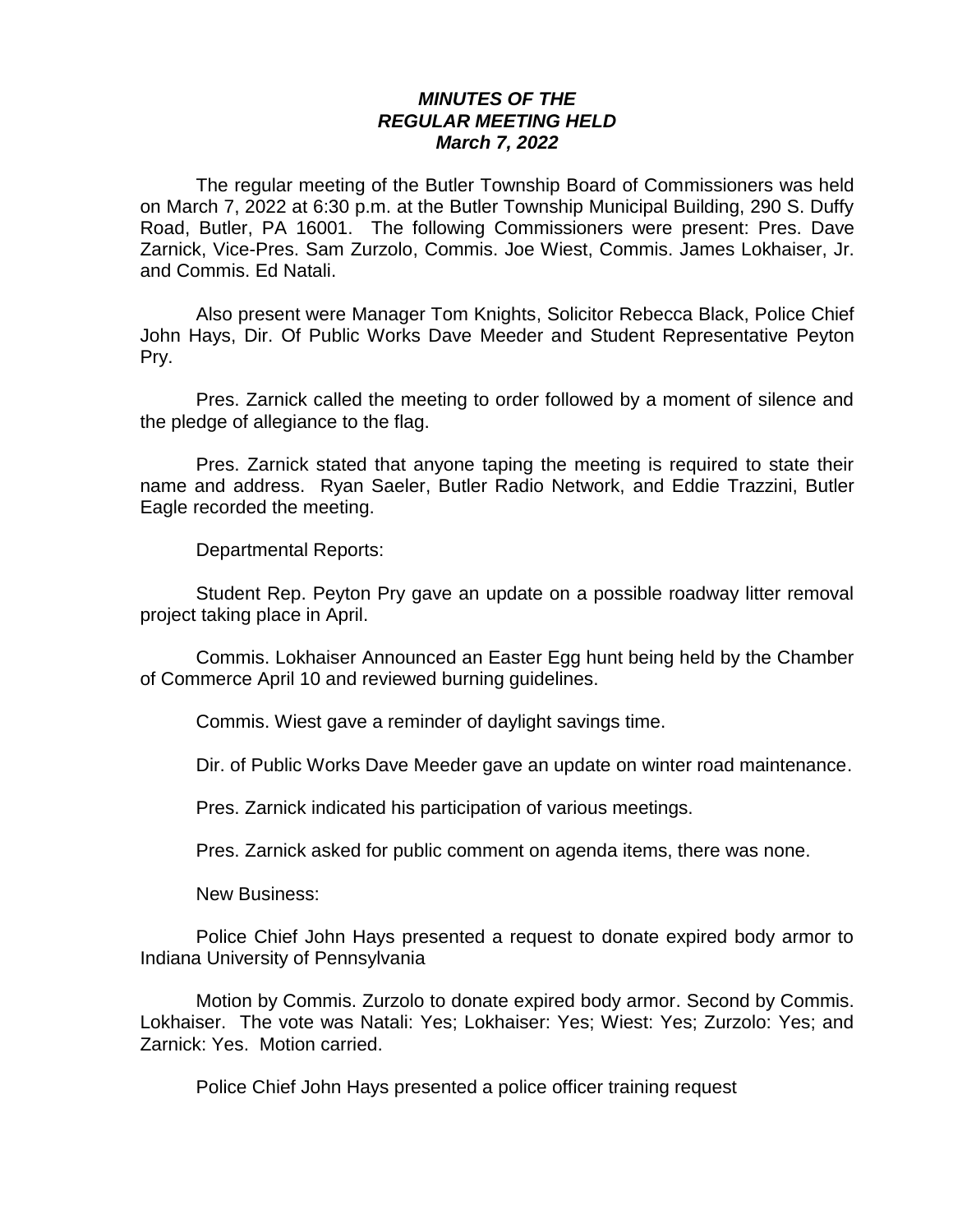Motion by Commis. Zurzolo to approve police attendance for the training class presented by the Police Chief. Second by Commis. Natali. The vote was Natali: Yes; Lokhaiser: Yes; Wiest: Yes; Zurzolo: Yes; and Zarnick: Yes. Motion carried.

Manager Knights presented the Schaffner Road Storm Water Project.

Motion by Commis. Wiest to approve drafting specifications and request bids for the Schaffner Road Storm Water Project. Second by Commis. Zurzolo. The vote was Natali: Yes; Lokhaiser: Yes; Wiest: Yes; Zurzolo: Yes; and Zarnick: Yes. Motion carried.

Manager Knights presented the Ski Slope Storm Water Project.

Motion by Commis. Wiest to approve drafting specifications and request bids for the Ski Slope Storm Water Project. Second by Commis. Zurzolo. The vote was Natali: Yes; Lokhaiser: Yes; Wiest: Yes; Zurzolo: Yes; and Zarnick: Yes. Motion carried.

Manager Knights presented the 2022 Road Resurfacing Project.

Motion by Commis. Wiest to approve drafting specifications and request bids for the 2022 Road Resurfacing Project. Second by Commis. Zurzolo. The vote was Natali: Yes; Lokhaiser: Yes; Wiest: Yes; Zurzolo: Yes; and Zarnick: Yes. Motion carried.

Manager Knights presented the Litman Road and Braethorn Drive Storm Water Project.

Motion by Commis. Wiest to approve drafting specifications and request bids for the Litman Road and Braethorn Drive Storm Water Project. Second by Commis. Zurzolo. The vote was Natali: Yes; Lokhaiser: Yes; Wiest: Yes; Zurzolo: Yes; and Zarnick: Yes. Motion carried.

Manager Knights introduced the Fire Code Ordinance.

Motion by Commis. Lokhaiser to approve advertising the Fire Code Ordinance by the Solicitor. Second by Commis. Zurzolo. The vote was Natali: Yes; Lokhaiser: Yes; Wiest: Yes; Zurzolo: Yes; and Zarnick: Yes. Motion carried.

Manager Knights presented the Executive Administrative Assistant job description.

Motion by Commis. Natali to approve the Executive Administrative Assistant job description and advertise for candidates. Second by Commis. Lokhaiser. The vote was Natali: Yes; Lokhaiser: Yes; Wiest: Yes; Zurzolo: Yes; and Zarnick: Yes. Motion carried.